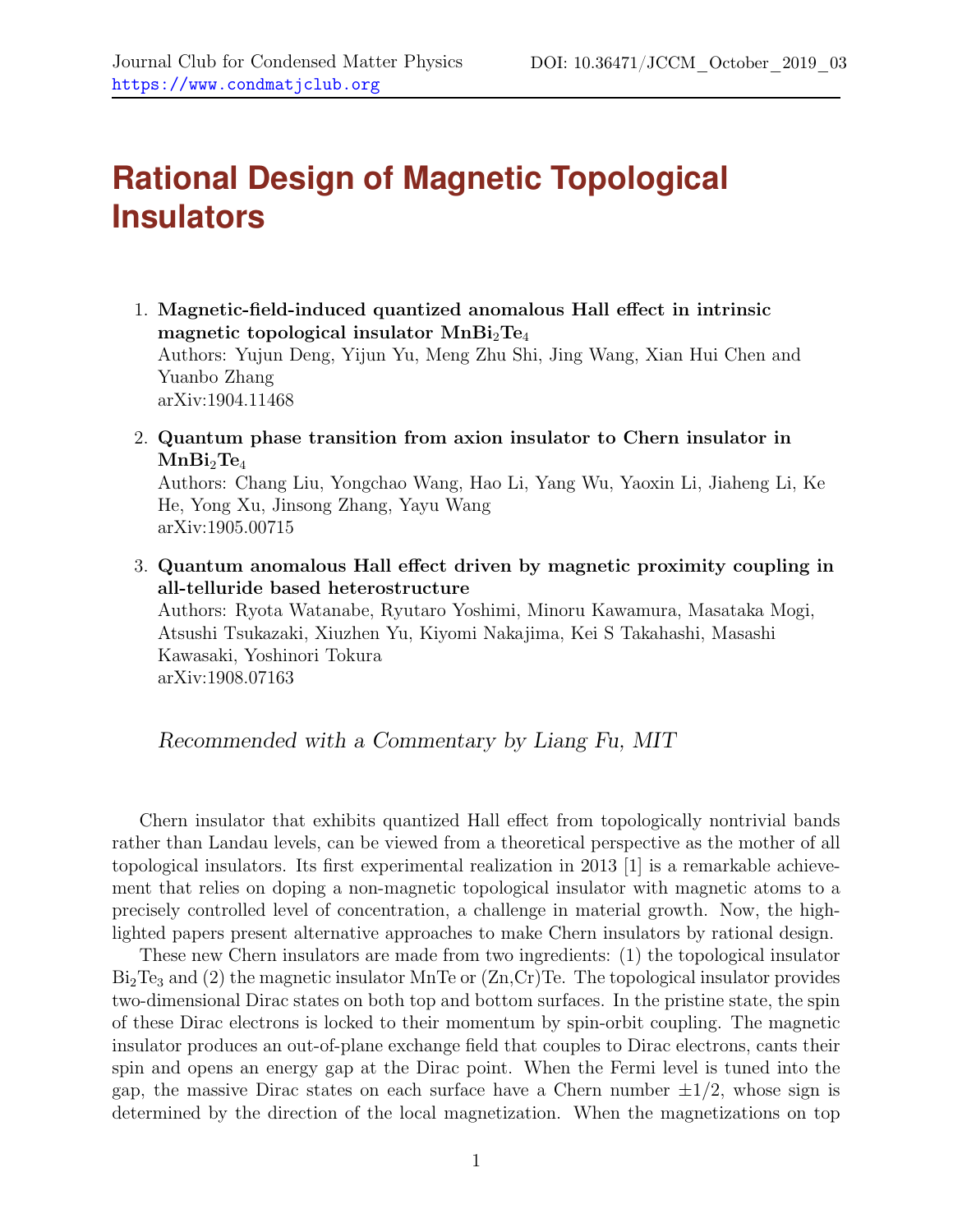and bottom surfaces align, the two Chern numbers add up to  $\pm 1$ , giving rise to quantized Hall conductance  $\pm e^2/h$ .

While this idea is simple, it is anything but easy to find the combination of itinerant Dirac electrons and local magnetic moments within a single material, let alone to coax them into cooperation. In the first generation of Chern insulators [\[1\]](#page-2-0), this was achieved by doping  $Bi<sub>2</sub>Te<sub>3</sub>$  with a high level ( $\sim 15\%$ ) of randomly distributed magnetic dopants Cr, which limits the ferromagnetic Curie temperature and degrades electron mobility.

In one of the highlighted papers, Watanabe *et al* successfully designed a Chern insulator by sandwiching a topological insulator  $(Bi, Sb)<sub>2</sub>Te<sub>3</sub>$  layer between two ferromagnetic insulator layers (Zn,Cr)Te. In this heterostructure, the magnetic proximity coupling at the interface drives the anomalous Hall effect, which becomes quantized at low temperature. The powerful technique of heterostructure engineering opens exciting possibilities, such as designing chiral electrical circuits and making 3D Chern superlattices.

In the other two papers, Deng *et al* and Liu *et al* made Chern insulators by exfoliating an intrinsic magnetic insulator  $MnBi<sub>2</sub>Te<sub>4</sub>$  to atomically thin layers.  $MnBi<sub>2</sub>Te<sub>4</sub>$  is a layered van der Waals crystal that can be viewed as a stack of alternating  $Bi_2Te_3$  layer and MnTe layer. Below 25K, the Mn spins are ferromagnetically ordered within each layer with an out-of-plane easy axis, but are anti-parallel on adjacent layers; therefore bulk  $MnBi_2Te_4$  is an antiferromagnetic insulator [\[2,](#page-2-1) [3\]](#page-2-2). The authors realized a ferromagnetic Chern insulator in exfoliated few-layer  $MnBi<sub>2</sub>Te<sub>4</sub>$ , when an external magnetic field aligns all the spins and electrostatic gating brings the Fermi level inside the exchange gap.

Despite the use of a magnetic field, the quantized Hall conductance in  $MnBi<sub>2</sub>Te<sub>4</sub>$  does not change sign as the carrier changes from electron to hole type, ruling out the scenario of Landau level quantization. In support of its true origin in intrinsic magnetic order, Deng et al found a sizable anomalous Hall effect already at zero magnetic field in three- and five-layer MnBi2Te4, presumably because of an unbalanced net magnetization in an odd number of layers. There is reason to hope that quantization will occur at higher temperature and smaller field as the sample quality improves. More broadly, the recent finding of massive Dirac electrons in a growing family of ferromagnets holds great promise for magnetic topological insulators [\[4\]](#page-2-3).

The two generations of Chern insulators, using magnetic dopants versus heterolayers (artificial or natural), are like pizza and burger. The same ingredients can give us different tastes. The newly designed Chern insulators with robust/intrinsic magnetic order is likely to open new directions for research and potential applications. I can think of a few. The strong coupling between topological electrons and magnetism may enable electrical generation and manipulation of spin waves and skrymions. Due to the sizable exchange gap (a few tens of meV), a large or quantized Hall effect may be found at terahertz and infrared frequency, which is useful for optical isolation. Coupling magnetic topological insulator to superconductor provides a promising route to Majorana fermions [\[5,](#page-2-4) [6\]](#page-2-5).

As is often the case in science, rational design goes hand in hand with serendipitous discovery. Very recently, Chern insulators were discovered unexpectedly in multilayer graphene [\[7,](#page-2-6) [8,](#page-2-7) [9\]](#page-2-8), an all-carbon system without magnetic atom! This fascinating story deserves highlight on its own. Suffice it to say, what was once serendipitous will become the basis for rational design in the future.